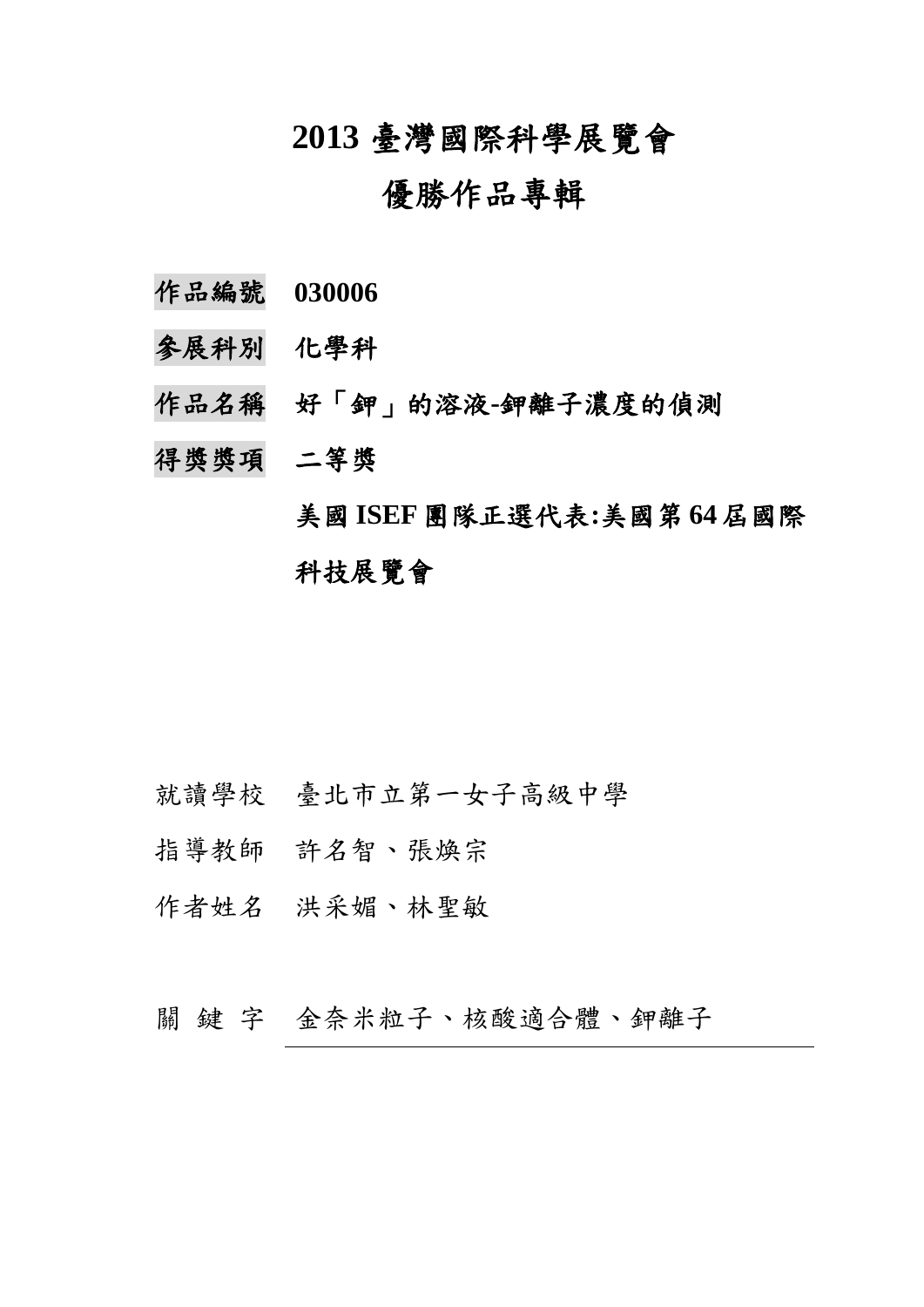作者簡介



洪采媚:

我開朗大方,很喜歡嘗試新鮮的事物,熱情參與許多活動。北一自由開放的 學風十分吸引我,使我義無反顧離鄉背井(我在彰化長大),報考基北區。上臺北後, 很多事都要自己打理,不僅訓練我獨立自主,更讓我珍惜他人的付出。做專題研 究的過程中,若沒有夥伴的支持、化學老師的關心、以及實驗室辛苦的學姊,我 不可能完成這份報告,也沒有這個機會在此分享我的成長。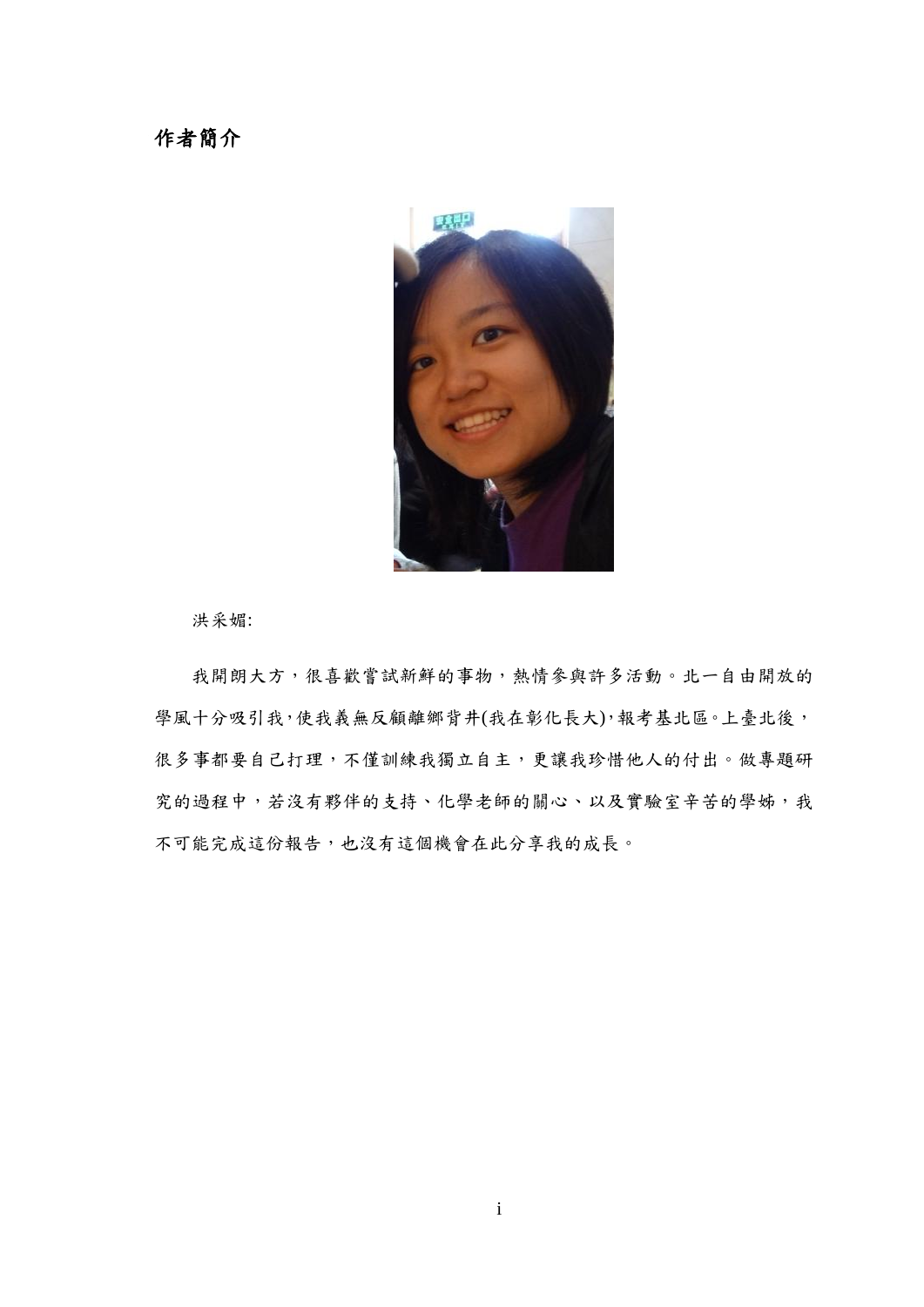

林聖敏:

我出生於彰化市,從幼稚園到國小,在父母的用心栽培下,我涉略不同領域 的知識,直到國中就讀土城國中數理資優班,才確定自己喜歡的領域是數理科, 國中三年來,我學會基本的科學研究方法和態度,因此,在高中專題研究的課程 中,我能更快速的進入實驗研究,除此之外,我也熱愛運動,當疲勞於課業和專 題研究之間,我總會和家人到自行車道上慢跑,享受大自然的氣息。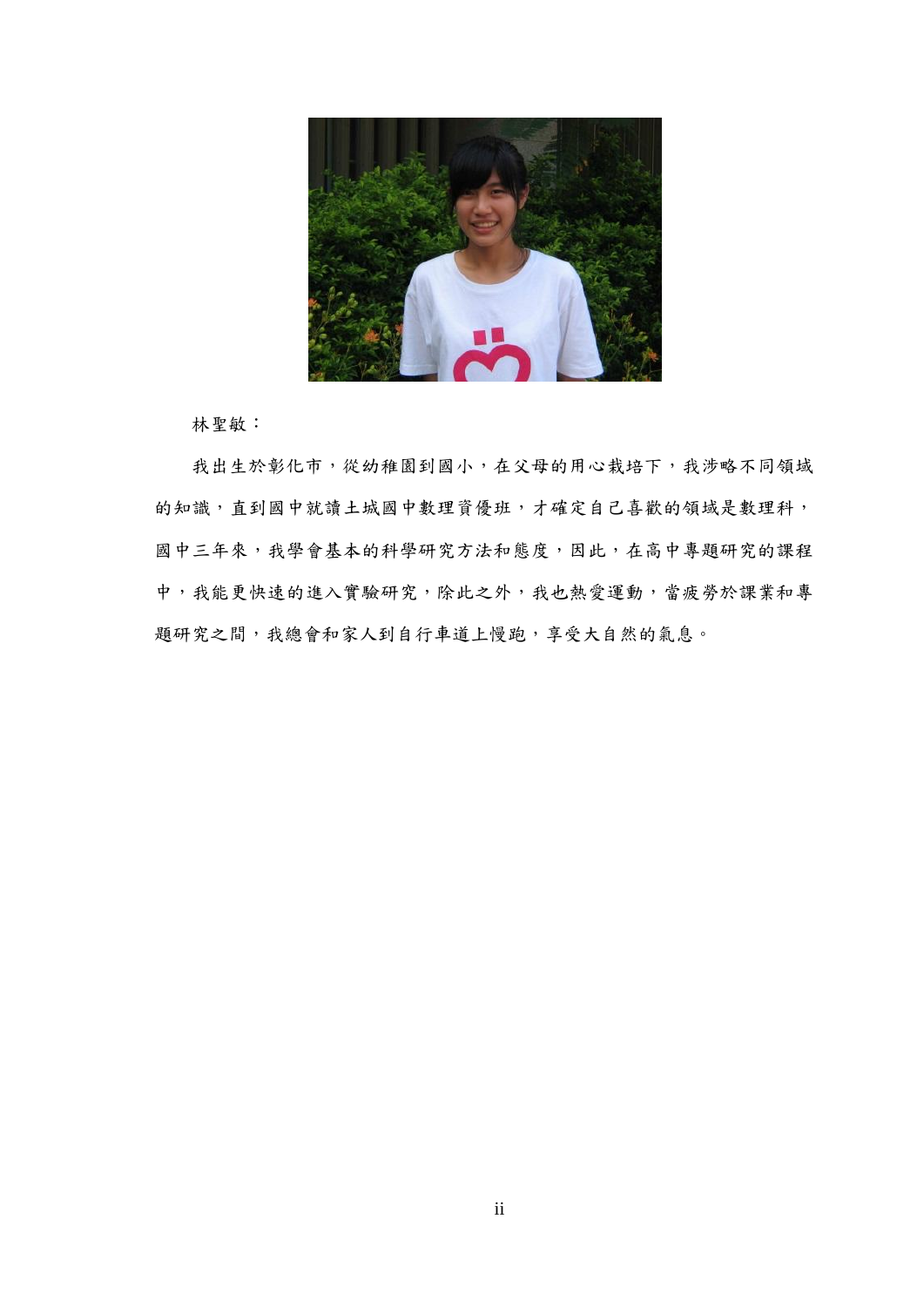#### 摘要

我們利用金奈米粒子(gold nanoparticles, Au NPs)、鉀離子核酸適合體 (potassium ion-binding aptamer, Apt)和一股 5' 端修飾有硫醇基(thiol group)的去氧 核醣核酸(HS-DNA)來偵測食物中鉀離子的濃度。鉀離子在人體的生理機能中扮演 重要的角色,如維持細胞膜電位和調節酸鹼平衡,因此我們希望能發展出一個快 速、簡便的方法來偵測鉀離子濃度。當金屬材料縮小至奈米尺寸,如:Au NPs,會 具有不同於塊材的光學特性,且其光學特性會隨著Au NPs大小的不同而有所改變。 Au NPs 大時,吸收波峰會往長波長移動,而 Au NPs 小時,吸收波峰會往短波長 移動。實驗中所用的 Apt 在未形成特殊構形時,會以靜電作用力吸附於 Au NPs 表 面;而當 Apt 與鉀離子結合後, Apt 能藉由鳥糞嘌呤(guanine)間的氫鍵形成一個四 股(G-quartet)結構。此時 K+- Apt 複合物對 Au NPs 静電作用力減弱,因而遠離 Au NPs 表面。此外,我們引入的 HS-DNA 會和 Au NPs 作用當,形成穩定的金硫 共價鍵(Au-S)。當越多鉀離子加入,Au NPs 表面越容易和 HS-DNA 作用,並增 加 Au NPs 的耐鹽性, 其最高吸收波峰會往短波長移動(650 nm→520 nm)。在最佳 化條件下([Au NPs] = 0.375 nM, [Apt] = 150 nM, [HS-DNA] = 30 nM, [NaCl] = 200 mM in [sodium phosphate] = 5 mM, pH 7.4), 偵測鉀離子濃度的線性範圍(linear range)落在 0.01 - 10 mM(r= 0.98),且偵測極限(limit of detection)為 3 μM。此方法 具有好的靈敏度、準確性和耐鹽性,可以應用於較複雜的環境,如食物樣品、尿 液、血液等,有利於生物體中鉀離子濃度的監測。

iii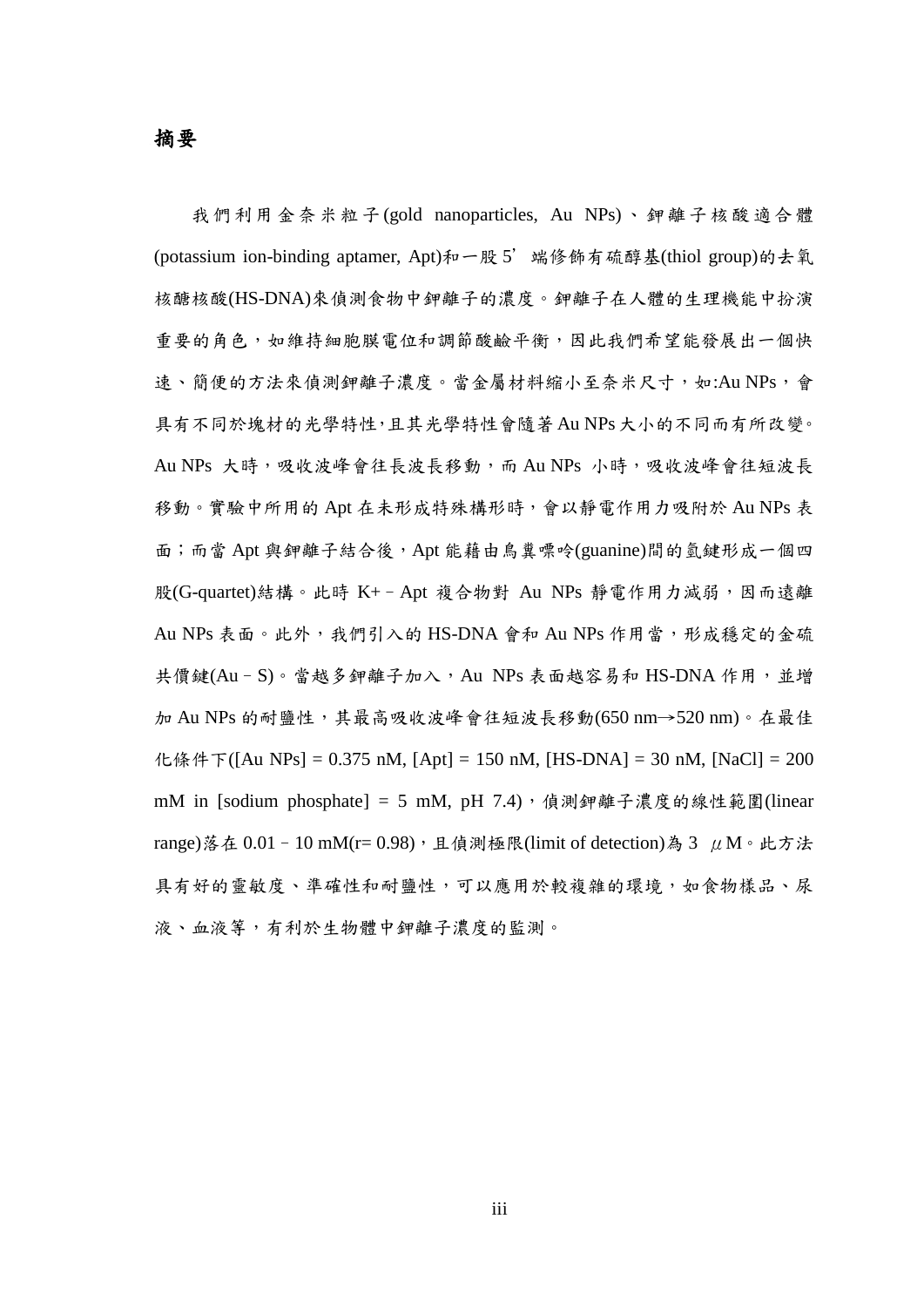### **Abstract**

In this project, we used potassium ion  $(K^+)$ -binding aptamer (Apt) and thiol-modified deoxyoligonucleotides (HS-DNA) to detect  $K^+$  in food through a gold nanoparticle (Au NP)-based strategy.  $K^+$ are involved in many biological functions, including nerve transmission and regulation of blood pressure and pH, thus we want to design a  $K^+$  sensor which was simple and rapid. Au NPs are red colored due to their specific and size-dependent surface plasmon resonance (SPR) absorption. Addition of salt balances negative charges between Au NPs, and resulted in aggregation of Au NPs that led to red-to-purple color change. Au NPs show different affinities toward unstructured and folded aptamer, thus serving as a promising way for aptamer sensing. K + -binding aptamer (Apt; 5'–ACC TGG GGG AGT ATT GCG GAG GAA GGT–3')  $_{11}$ is a guanine (G)-rich single-stranded DNA with random-coil structure in solution. Upon binding to  $K^+$ , the Apt folds to a four-stranded tetraplex structure (G-quartet) via intramolecular hydrogen bonds between guanines. In our approach, HS-DNA was used to stabilize Au NPs when high concentration salt unstablized Apt-adsorbed Au NPs after  $K^+$ addition leading less Apt binding to Au NP surface. As  $K^+$ increased, more K + –Apt complex formed, thus less aptamer bound to Au NPs, leading more HS-DNA conjugated onto Au NPs surface. The absorption band shifted from long wavelength (650 nm) to short wavelength (520 nm) in the presence of  $K^+$ . Under the optimum conditions ( $[Au \text{ NPs}] = 0.4 \text{ nM}$ ,  $[Apt] = 200 \text{ nM}$ ,  $[HS-DNA] = 30 \text{ nM}$ ,  $[NaCl] = 200$ mM in [sodium phosphate] = 5 mM, pH 7.4), the linear range of calibration curve is 0.01–10 mM ( $r = 0.98$ ) with limit of detection (LOD) of 3  $\mu$ M. This strategy is simple, cost effective, and high salt tolerance which makes it possible for  $K^+$  sensing in complicated matrix, such as food, blood and urine.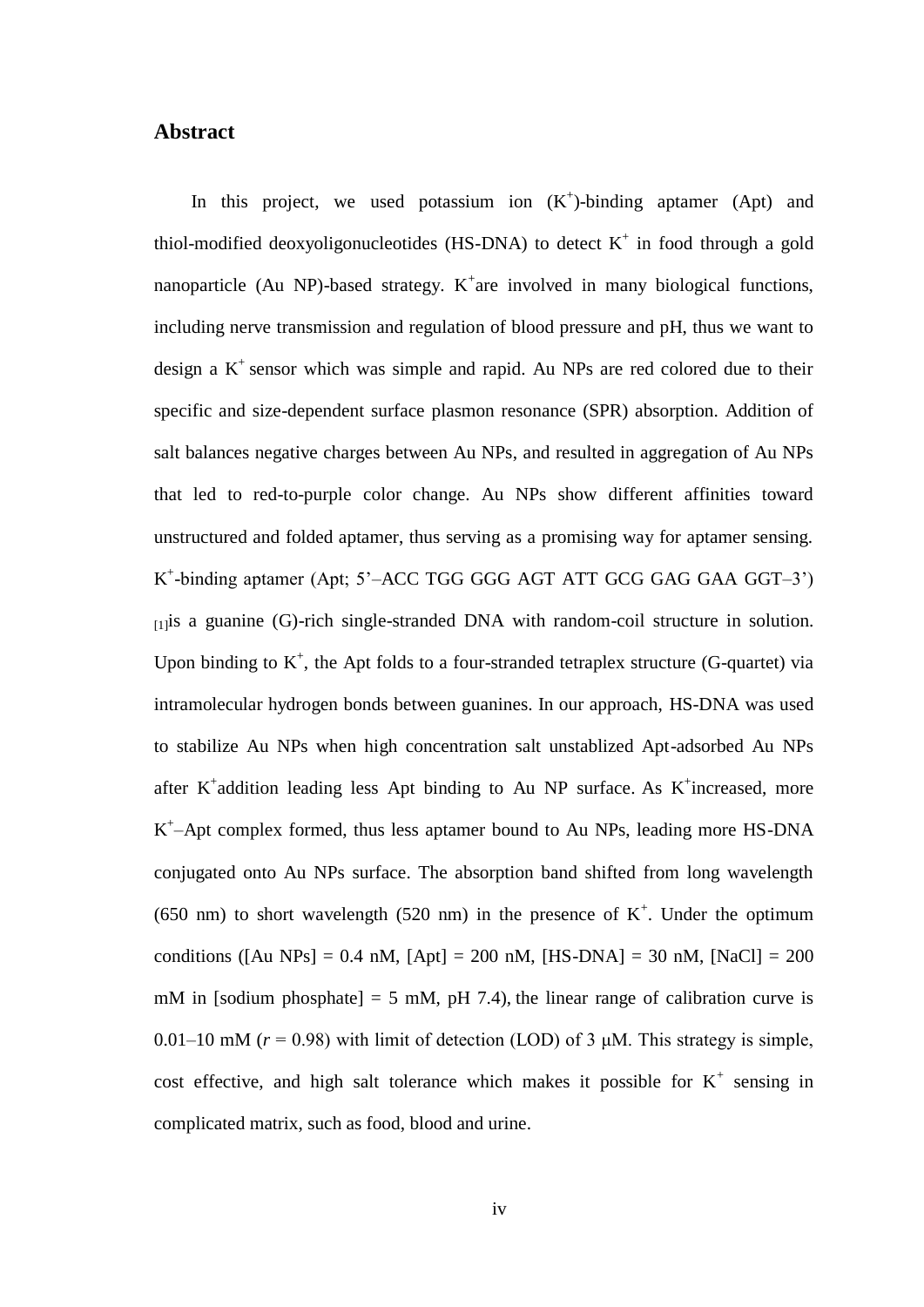## 壹、前言

在生理機能中,穩定的鉀離子(potassium ions, K<sup>+</sup>) 濃度扮演重要的角色,因此 開發出 K+ 濃度感測器,以快速、簡便的方法量測食物和生物樣品中 K+ 濃度是 很重要的。我們從文獻中得知,用 Unmodified-Au NPs system 偵測 K<sup>+</sup> 靈敏度不 高。我們希望改善此系統,得到一個更為靈敏的 K+ 感測器,因此我們在系統中 引進一條 5' 端修飾有硫醇基 (thiol group) 的去氧核醣核酸 (HS-DNA),提升實 驗的再現性,增廣變化幅度,更靈敏的偵測 K+濃度。。

## 貳、研究目的

- 1. Aptamer (Apt) 濃度對偵測  $K^+$  濃度影響的探討
- 2. HS-DNA 濃度對偵測 K<sup>+</sup> 濃度影響的探討
- 3. NaCl 濃度對偵測 K<sup>+</sup> 濃度影響的探討

## 參、研究方法與過程





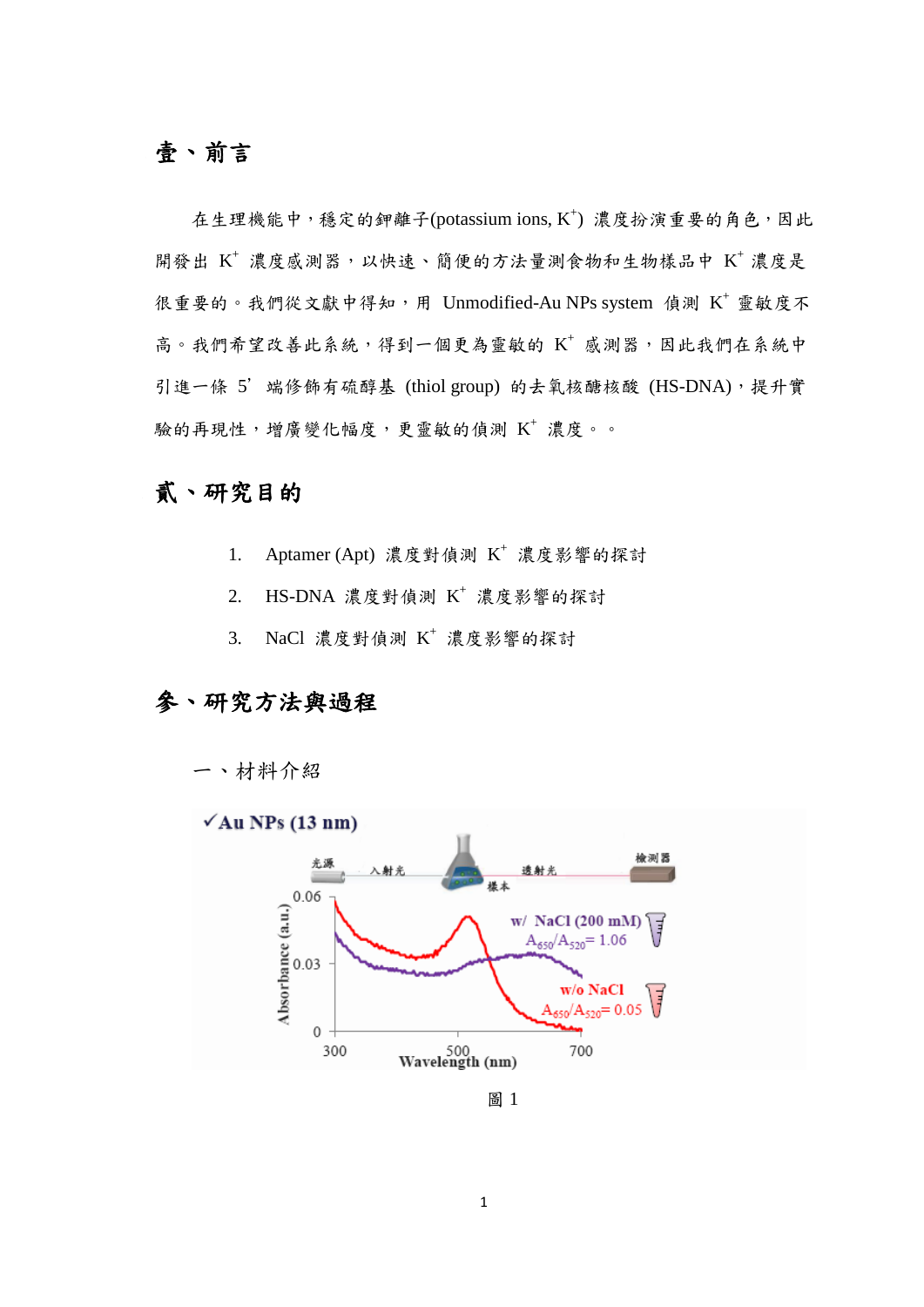

圖 2

二、實驗流程



圖 3

## 肆、結果與討論

一、Au NPs 濃度探討角柱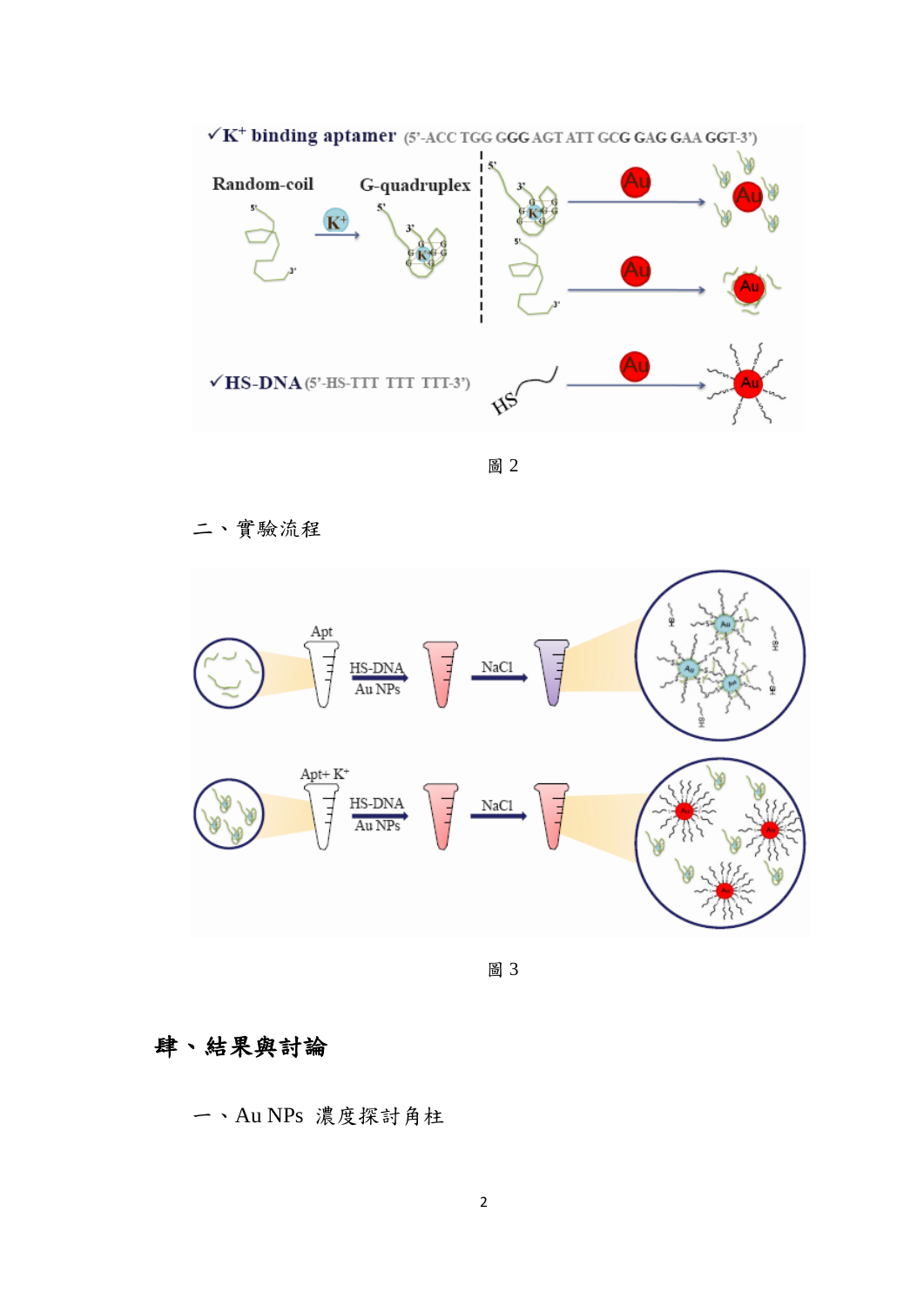



✔ 高濃度 Au NPs 不適合偵測微量分析物; 低濃度 Au NPs (0.15 nM) 吸收值過低, 故選用 [Au NPs]= 0.375 nM $^{\circ}$ 

二、Apt 濃度探討



 由比值(A650/A520)可觀察,Apt 濃度至少要 100 nM 才會使 Au NPs 穩定,故選用 [Apt]= 100 nM。

三、HS-DNA 濃度探討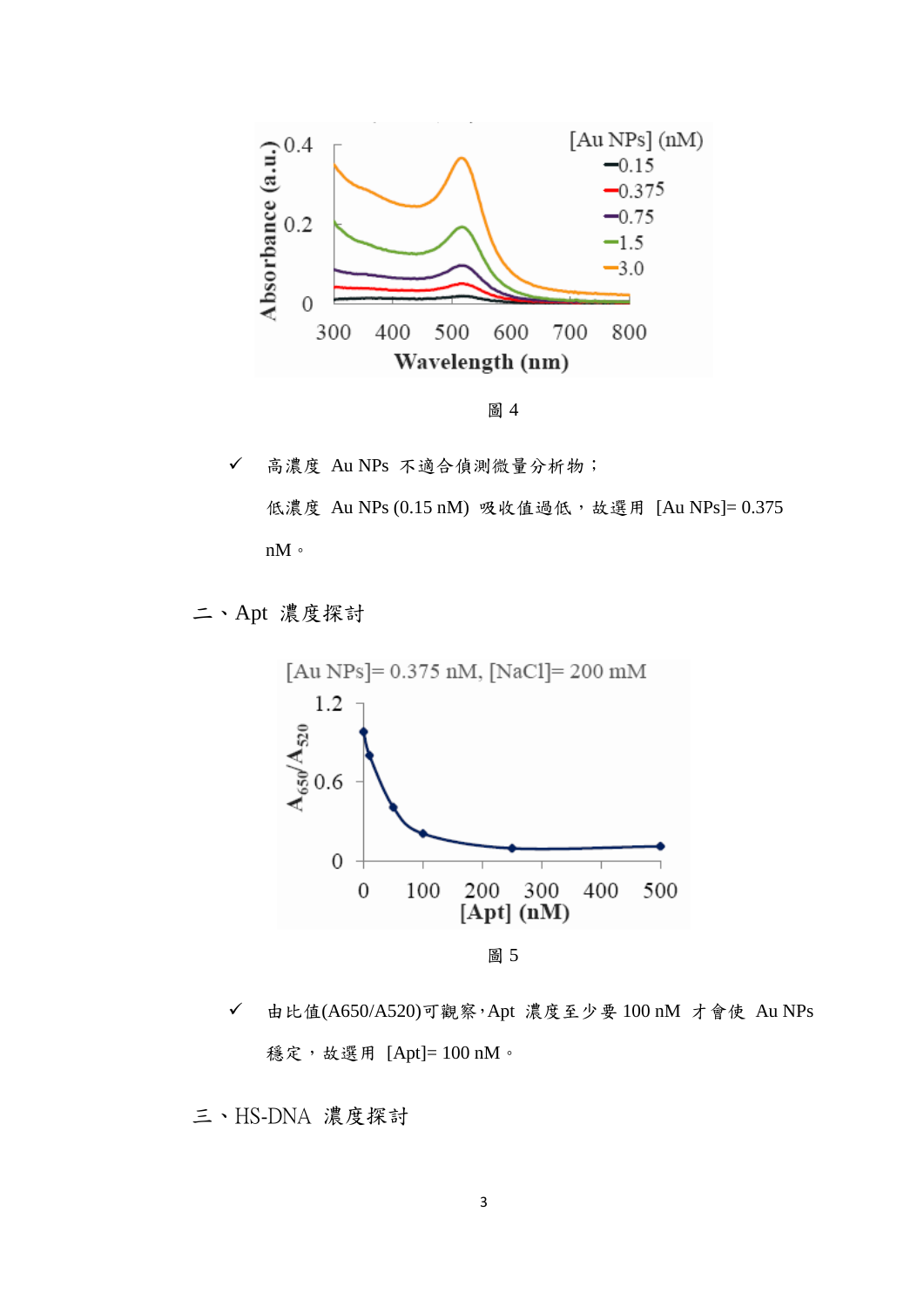

✔ HS-DNA 濃度至少要 12.5 nM 才會使 Au NPs 穩定,故選用 [HS-DNA]=  $12.5$  nM  $\circ$ 

### 四、HS-DNA 濃度探討



[Au NPs] = 0.375 nM, [Apt] = 100 nM, [HS-DNA] = 12.5 nM, [K<sup>+</sup>] = 0.5 mM, [NaCl] = 200 mM

- 圖 7
- ✔ [NaCl] = 0 mM 時, HS-DNA 和 Au NPs 加入順序不影響吸收度。
- [NaCl] = 200 mM 時:

•法一平衡時間較長 (約 10 min.);法二平衡時間較短 (約 4 min.)。

•法ㄧ比值差別較小;法二比值差別較大。

故選用法二為實驗加入順序。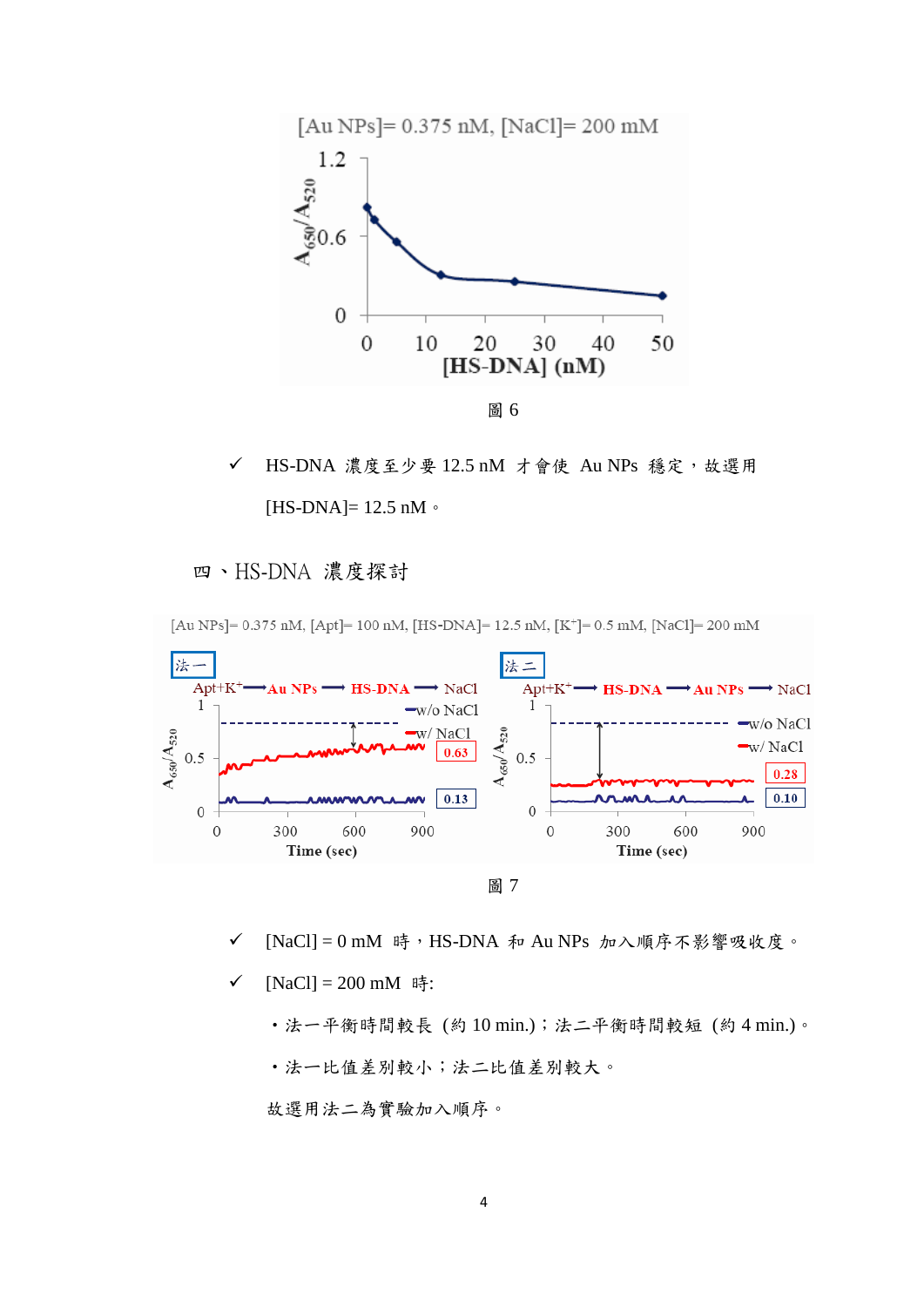

圖 8

✓ [NaCl] = 500 mM 時,加 K<sup>+</sup> 後, Au NPs 仍甚聚集。

✓ [NaCl] = 200 mM 時, 加 K<sup>+</sup>後比 值有明顯變化,故選 200 mM。

六、Apt 濃度對偵測 K+ 的探討



[Au NPs] =  $0.375$  nM, [HS-DNA] =  $30$  nM, [NaCl] =  $200$  mM

- √ [Apt]= 50, 100 nM 時, 加 K<sup>+</sup> 後 Au NPs 沒有 穩定的趨勢, 故不挑 選。
- ✔ 比較[Apt] = 150, 200, 250 nM, [Apt] = 150 nM 加 K<sup>+</sup> 後比值變化明 顯,為最佳條件。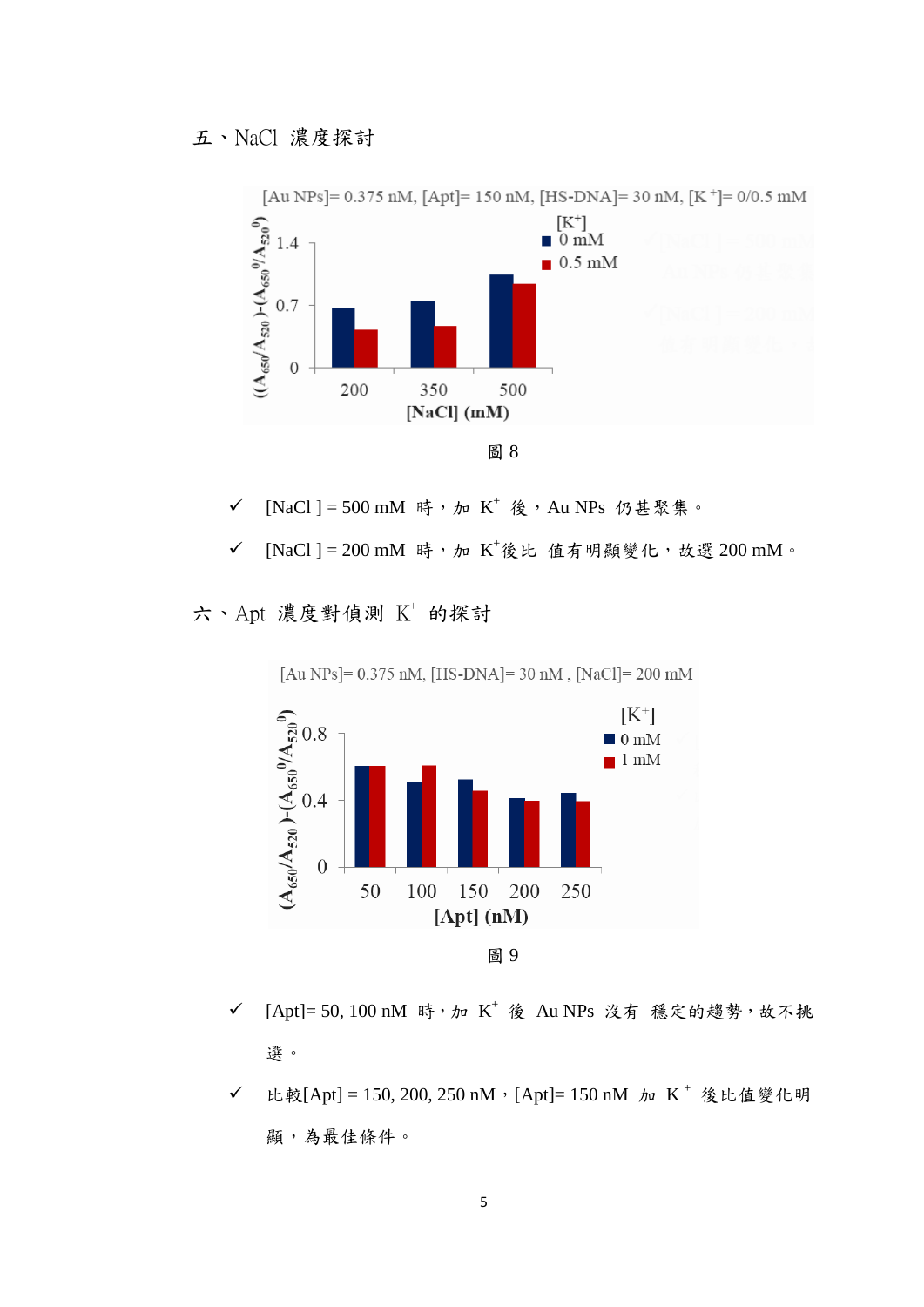七、HS-DNA 濃度對偵測 K+的探討



[Au NPs] =  $0.375$  nM, [Apt] = 150 nM, [NaCl] = 200 mM

圖 10

- ✔ [HS-DNA]=10, 20 nM 時, 加 K + 後 Au NPs 仍聚集,故不挑選。
- ✔ [HS-DNA]=40, 50 nM 時, 加 K + 前 Au NPs 已穩定,故不挑選。
- ✔ [HS-DNA]= 30 nM 時,加 K + 後比值變化明 顯,為最佳條件。

八、最佳化條件

[Au NPs]= 0.375 nM , [Apt]= 150 nM , [HS-DNA]= 30 nM , [NaCl]= 0/200 mM [phosphate buffer]= 5 mM (pH=7.4)



九、最佳化條件

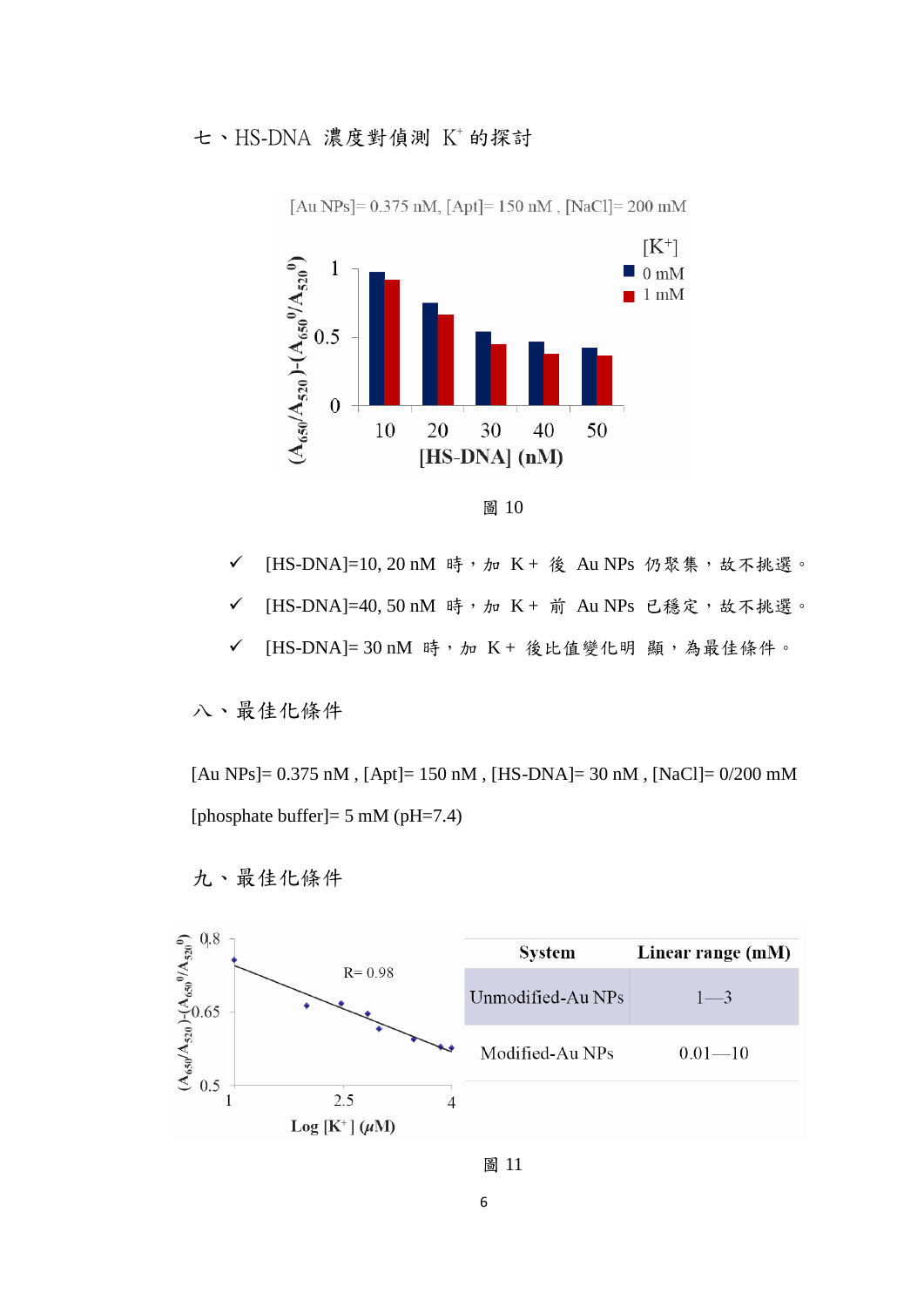### 伍、結論與應用

在本實驗設計中,Aptamer、HS-DNA 的比例會影響 Au NPs 的穩定,而 NaCl 的增加則會讓 Au NPs 聚集。我們曾藉由分析光譜圖,證實此系統能偵測 K+。為 了得到線性更廣的檢量線,我們有系統地修改了條件挑選的方法,依序討論各材 料加  $K^+$  前後的比值變化, 成功找出最佳化的條件。比較 Unmodified 和 Modified 系統,也證實引入 HS-DNA 能增加 K+偵測的準確性和靈敏度。此外,耗時短、 價錢便宜也是本實驗設計的優點。

### 陸、未來展望

- 1. 期許未來在偵測生物樣品,能進一步使用不同前處理方式排除干 擾,增廣應用範圍。
- 2. Modified-Au NPs system 具有準確、快速偵測 K+ 濃度的潛力,許 多條件的測試是未來重要的研究方向,如: Apt ,HS-DNA 序列設計和 長短、環境 pH 值、Au NPs 大小等,希望能提升偵測的靈敏度、準 確性和再現性,並增廣應用範圍至其他生物樣品。
- 3. Modified-Au NPs system 的開發,不僅能應用在偵測 K+ 濃度,只 要將 K<sup>+</sup> binding Apt 置換成其他目標分子的 Apt , 就能有更廣泛的 用途。

## 柒、參考文獻

- 1. L. Wang, X. Liu, X. Hu, S. Song, C. Fan, Chem. Commun., 2006, 36, 3780.
- 2. N. L. Rosi, C. A. Mirkin, Chem. Rev., 2005, 105, 1547.